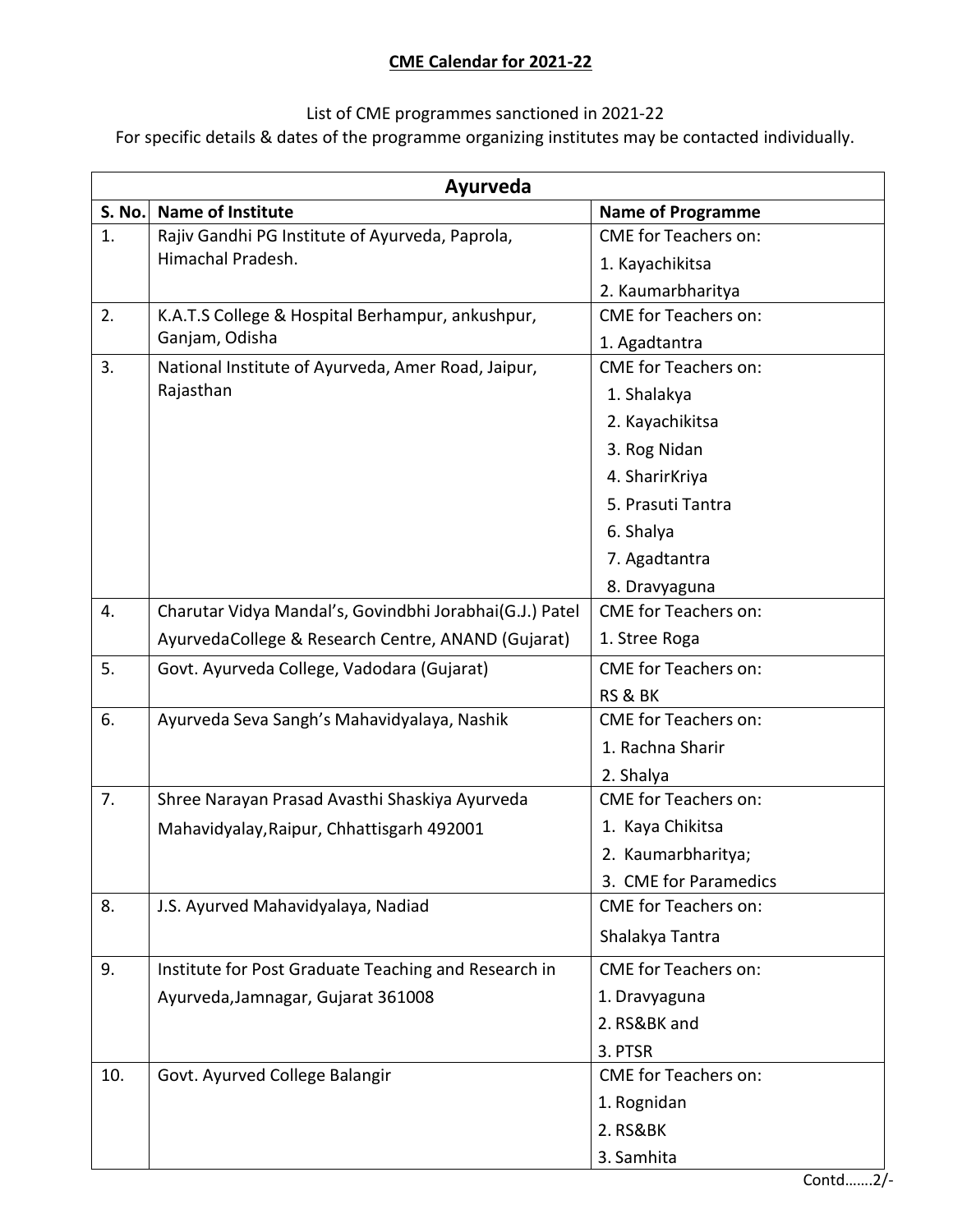| 11. | B.M. Kankanwadi Ayurved Mahavidyalaya, Karnataka             | 6 days Training of Trainers level - 1                  |
|-----|--------------------------------------------------------------|--------------------------------------------------------|
| 12. | All India Institute of Ayurveda, SaritaVihar, New Delhi      | <b>CME for Teachers on:</b>                            |
|     |                                                              | 1. RS & BK                                             |
|     |                                                              | 2. Samita Siddhanta                                    |
|     |                                                              | 3. Dravyaguna                                          |
|     |                                                              | 4 Kumarbhritya                                         |
|     |                                                              | 5. Kriyasharir                                         |
|     |                                                              | 6. Panchkarma                                          |
|     |                                                              | 7. Prasuti Tantra Evm StriRoga                         |
|     |                                                              | 8. Roga Nidan Evm Vikriti Vigyan                       |
|     |                                                              | 9. Shalya Tantra                                       |
|     |                                                              | 10. Shalkya Tantra                                     |
|     |                                                              | 11. SwasthaVritta                                      |
|     |                                                              | 12. Kayachikitsa                                       |
| 13. | Govt. Ayurved College and Hospital, bilaspur,                | <b>CME for Medical Officer</b>                         |
|     | Chattisgarh                                                  |                                                        |
| 14. | J.B. Roy State Ayurvedic Medical College & Hospital,         | <b>CME</b> for Teachers on:                            |
|     | Kolkatta                                                     | Kayachikitsa                                           |
| 15. | Chaudhary Brahm Prakash Ayurved Charak Sansthan,             | <b>CME</b> for Teachers on:                            |
|     | Najafgarh New Delhi-110073                                   | 1. Panchkarma                                          |
|     |                                                              | 2. Kaumarbharitya                                      |
| 16. | Kerala<br>Studiesand<br>Research<br>Ayurveda                 | <b>CME for Teachers on:</b>                            |
|     | Kottakal<br><b>PS</b><br>Society,<br>(Vaidyaratnam<br>Varier | 1. Kayachikitsa                                        |
|     | Aayurveda College Kottakal (VPVAC)                           | 2. Panchakarma                                         |
| 17. | All india Ayurvedic Congress Punjabi Bagh, New Delhi         | 3. Kaumarbhritya<br>4 (6-day) CME for Ayurveda Doctors |
|     |                                                              | in:                                                    |
|     |                                                              | 1. Nasik;                                              |
|     |                                                              | 2. Ahmedabad;                                          |
|     |                                                              | 3. Patna; and                                          |
|     |                                                              | 4. Punjab                                              |
| 18. | Vishwa Ayurved Parishad, Lucknow, U.P. - 226010.             | 2 (2-day) CME subject/speciality                       |
|     |                                                              | Programmes for (COVID-19 and its                       |
|     |                                                              | management through Ayurveda)                           |
| 19. | Faculty of Ayurveda (ISM), Banaras Hindu University,         | 1. Web-based (Online                                   |
|     | Varanasi, U.P. - 221001                                      | EducationalProgram)<br>"Ayurveda Network"              |
|     |                                                              |                                                        |
|     |                                                              | 2. CME for Teachers on                                 |
|     |                                                              | Vikriti Vigyan (Rog Nidan)                             |
| 20. | Govt. Ayurveda College & Hospital, Gwarighat,                | <b>CME</b> for Teachers on:                            |
|     | Jabalpur (MP)                                                | 1. Rog Nidan;                                          |
|     |                                                              | 2. Dravya Guna                                         |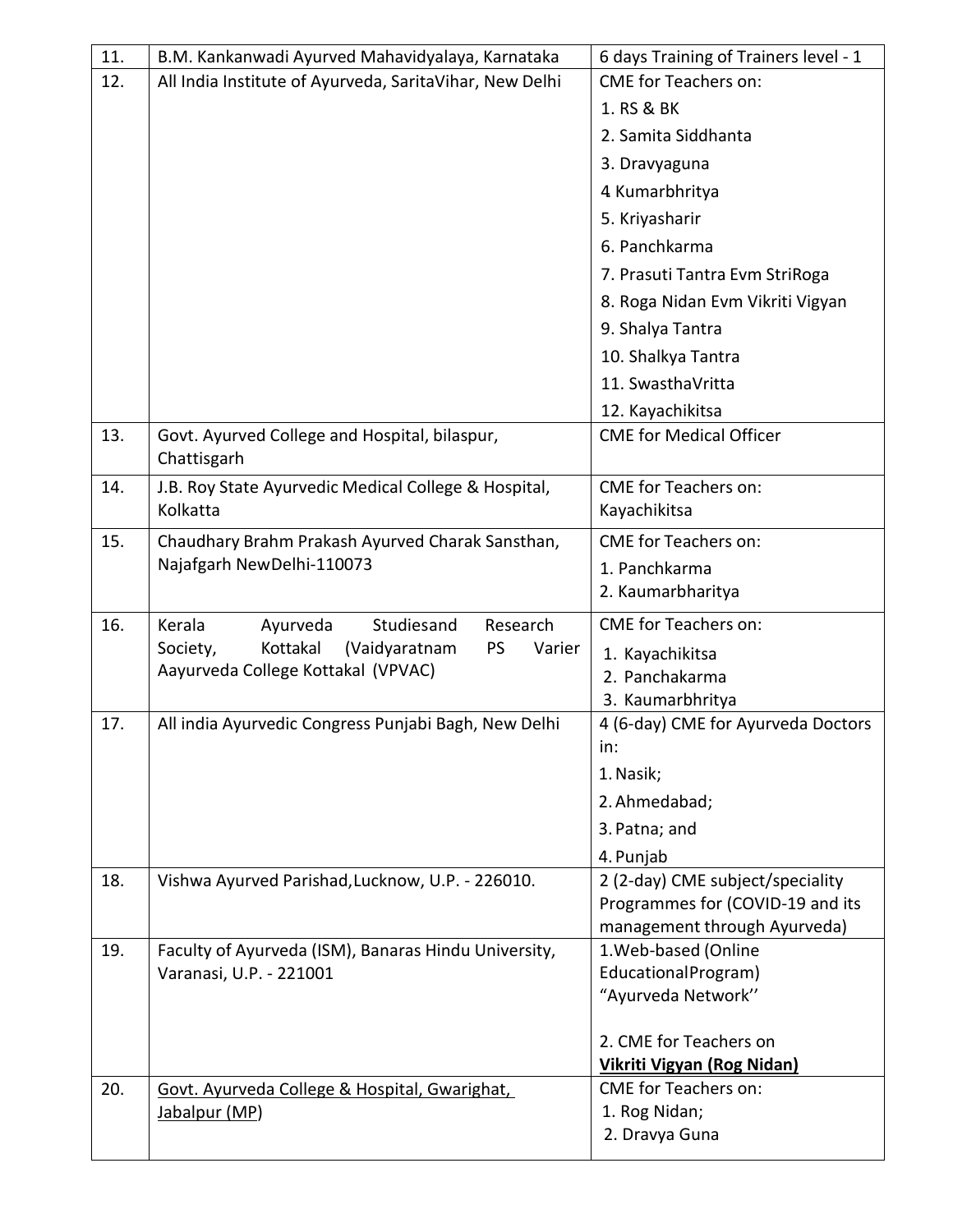| 21.   | North Eastern Institute of Ayurveda & Homeopathy                                | <b>CME</b> for Teachers on:                             |
|-------|---------------------------------------------------------------------------------|---------------------------------------------------------|
|       | (NEIAH), Shillong                                                               | 1. Swasthavritta                                        |
|       |                                                                                 | 2. Kayachikitsa                                         |
| 22.   | Govt. PG Ayurveda College & Hospital, Varanasi                                  | <b>CME</b> for Teachers on:                             |
|       |                                                                                 | 1. RS & BK                                              |
|       |                                                                                 | 2. Rachana Sharir                                       |
|       |                                                                                 | 3. Swasthavritta                                        |
| 23.   | Dr. D.Y. Patil College of Ayurved & Research Centre,                            | 1.CME program for Doctors                               |
|       | Pimpri, Pune                                                                    | (Module 1 & 2)                                          |
|       |                                                                                 | 2. CME for Teachers on:                                 |
| 24.   | Pt. Khushilal Sharma Government (Autonomous)                                    | kayachikitsa<br><b>CME program for Teachers on</b>      |
|       | <b>Ayurved College, Bhopal</b>                                                  | 1. Shalakya Tantra                                      |
|       |                                                                                 | 2. Kriya Sharir                                         |
|       |                                                                                 |                                                         |
| 25.   | Alva's Ayurveda Medical College & Hospital, Vidyagiri<br>(Moodbidri), Karnataka | CME programmes for teachers on:<br>1. Agadtantra        |
|       |                                                                                 | 2. Dravyaguna                                           |
|       |                                                                                 |                                                         |
|       | <b>Total</b>                                                                    | <b>66 Programmes</b>                                    |
|       | Unani                                                                           |                                                         |
| S. N. | <b>Name of Institute</b>                                                        | <b>Name of Programme</b>                                |
|       |                                                                                 |                                                         |
| 1.    | Faculty of Unani Medicine Aligarh Muslim University,                            | <b>CME</b> for Teachers on:                             |
|       | Aligarh (UP)                                                                    | 1. IlmulAmraz                                           |
|       |                                                                                 | 2. TahaffuziwaSamajiTib                                 |
|       |                                                                                 | 3. Saidla                                               |
|       |                                                                                 | 4. Ilaj bit Tadbeer (Teachers)                          |
|       |                                                                                 | 5. Ilaj Bit Tadbeer (Doctors)                           |
|       |                                                                                 | 6 CME for Paramadics: (Saidla)                          |
| 2.    | State Unani Medical College Allahabad UP                                        | <b>CME</b> for Teachers on:                             |
|       |                                                                                 | 1. Saidla                                               |
|       |                                                                                 | 2. Moalijat                                             |
|       |                                                                                 | 3. Amraz-e-Jild                                         |
| 3.    | H.S.Z.H. Govt. (Auto) Unani Medical College & Hospital,                         | 1 (6-day) CME Programme for                             |
|       | Bhopal, Madhya Pradesh - 462003.                                                | <b>AYUSHDoctors on Geriatric Health</b>                 |
|       |                                                                                 | Care (Tadabeere Mashaikh)                               |
|       |                                                                                 | 02 (2-day) National Conference on                       |
|       |                                                                                 | i. need of safety monitoring of Toxic                   |
|       |                                                                                 | Drugs used in Unani System of                           |
|       |                                                                                 | Medicine;                                               |
|       |                                                                                 | ii. Medicolegal & Ethical issues<br>in Medical Practice |
|       | <b>Total</b>                                                                    | <b>12 Programmes</b>                                    |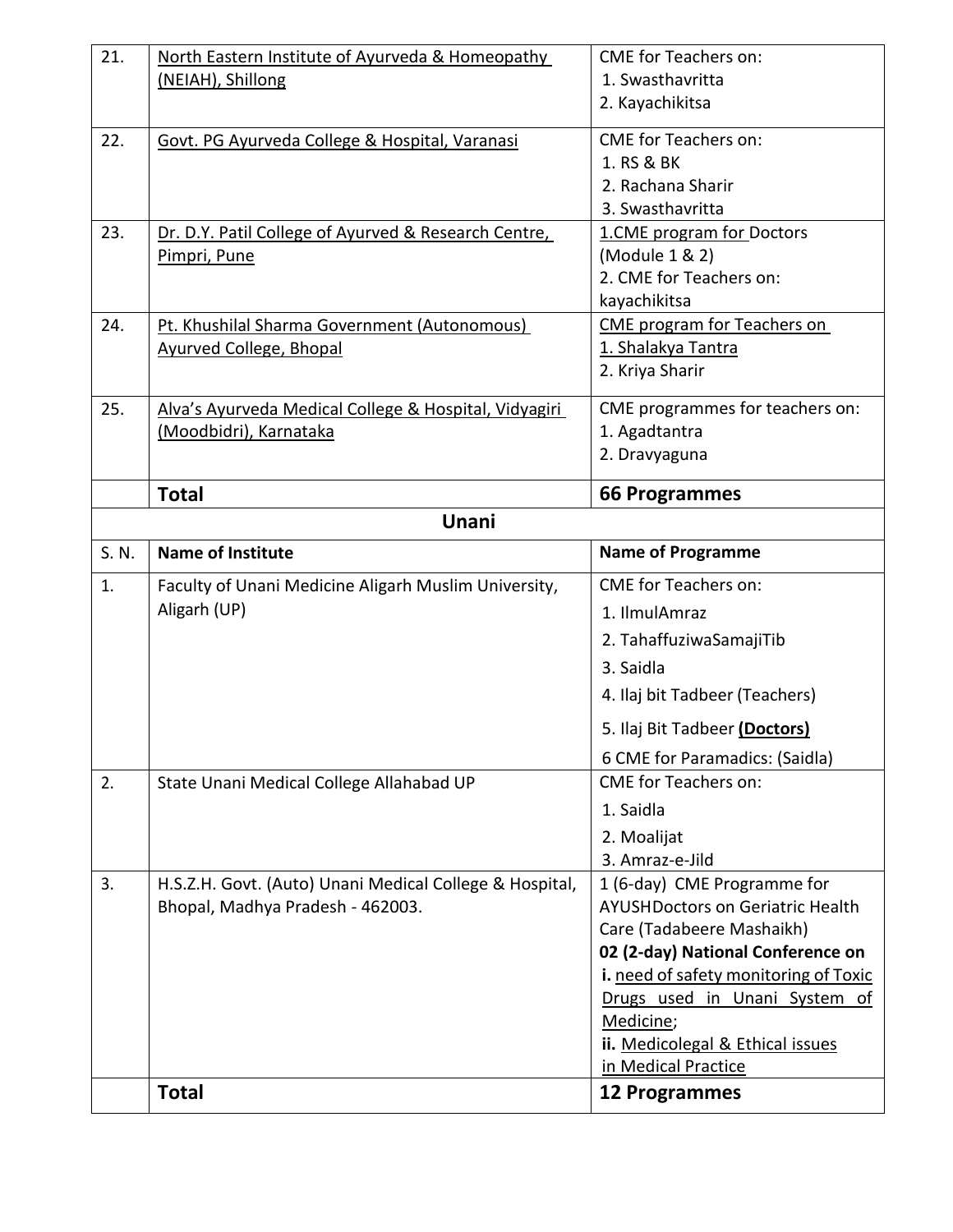|              | Siddha                                               |                                                                                    |  |  |
|--------------|------------------------------------------------------|------------------------------------------------------------------------------------|--|--|
| S. N.        | Name of Institute                                    | Name of Programme                                                                  |  |  |
| $\mathbf{1}$ | National Institute of Siddha,                        | <b>CME</b> for Teachers on:                                                        |  |  |
|              | Chennai                                              | 1. "Communicable diseases management in Siddha                                     |  |  |
|              |                                                      | System of Medicine" under Maruthuvam                                               |  |  |
|              |                                                      | 2. "Validation of siddha Therapeutic Towards Global                                |  |  |
|              |                                                      | Acceptance" under Gunapadam.                                                       |  |  |
|              |                                                      | 3. Aruval Maruthuvam Siddha (Surgery and Para                                      |  |  |
|              |                                                      | surgical procedures in Siddha)" under Sirappu                                      |  |  |
|              |                                                      | Maruthuvam                                                                         |  |  |
|              |                                                      | 4. "Paediatric Health - Holistic<br>Approach"                                      |  |  |
|              |                                                      | under Kuzhandhai Maruthuvam.                                                       |  |  |
|              |                                                      | 5. CME for Siddha Practitioners "Dept. of Noi Naadal"                              |  |  |
|              |                                                      | 6. "Recent approaches in Siddha Toxicology for<br>Doctors" under Nanju Maruthuvam. |  |  |
| 2.           | The Tamil Nadu Dr. M.G.R Medical                     | 1. CME for Research Methodology for siddha Teachers                                |  |  |
|              | University Tamil Nadu                                | 2. CME for siddha doctors                                                          |  |  |
|              | <b>Total</b>                                         | 08 Programmes                                                                      |  |  |
|              |                                                      | Homoepathy                                                                         |  |  |
| S. N.        | Name of Institute                                    | Name of Programme                                                                  |  |  |
| 1.           | Shree Shamalaji Homoeopathic                         | <b>CME</b> for Teachers on:                                                        |  |  |
|              | Medical College, Hospital & R.I.,<br>Godhra, Gujarat | 1. HOMEOPATHIC CASE TAKING &                                                       |  |  |
|              |                                                      | REPERTORIZATION" (module -2);                                                      |  |  |
|              |                                                      | 2. HOMOEOPATHIC MATERIA MEDICA" (module - 1)                                       |  |  |
|              |                                                      | 3. ORGANON OF MEDICINE" (module-1).                                                |  |  |
| 2.           | M.N. Homoeopathic Medical College                    | CME program for Teachers on Physiology,                                            |  |  |
|              | & Research Institute, Bikaner (RJ)                   | Biochemistry & Pathology (Module-I)                                                |  |  |
|              | <b>Total</b>                                         | 4 Programmes                                                                       |  |  |
|              |                                                      | Yoga                                                                               |  |  |
| S.N.         | <b>Name of Institute</b>                             | <b>Name of Programme</b>                                                           |  |  |
| 1.           | Kavalyadhama SMYM Samiti,                            | 1. (6-Day) CME Programme for AYUSHDoctors                                          |  |  |
|              | Ionavla (Maharashtra)                                | 2. (6-day) CME for Yoga Teachers.                                                  |  |  |
| 2.           | Deptt. of Human Consciousness and                    | 1.CME for Yoga Therapist                                                           |  |  |
|              | Yogic Sciences, Mangalore University                 |                                                                                    |  |  |
|              | (Mangalore)                                          |                                                                                    |  |  |
|              | <b>Total</b>                                         | 3 Programmes                                                                       |  |  |